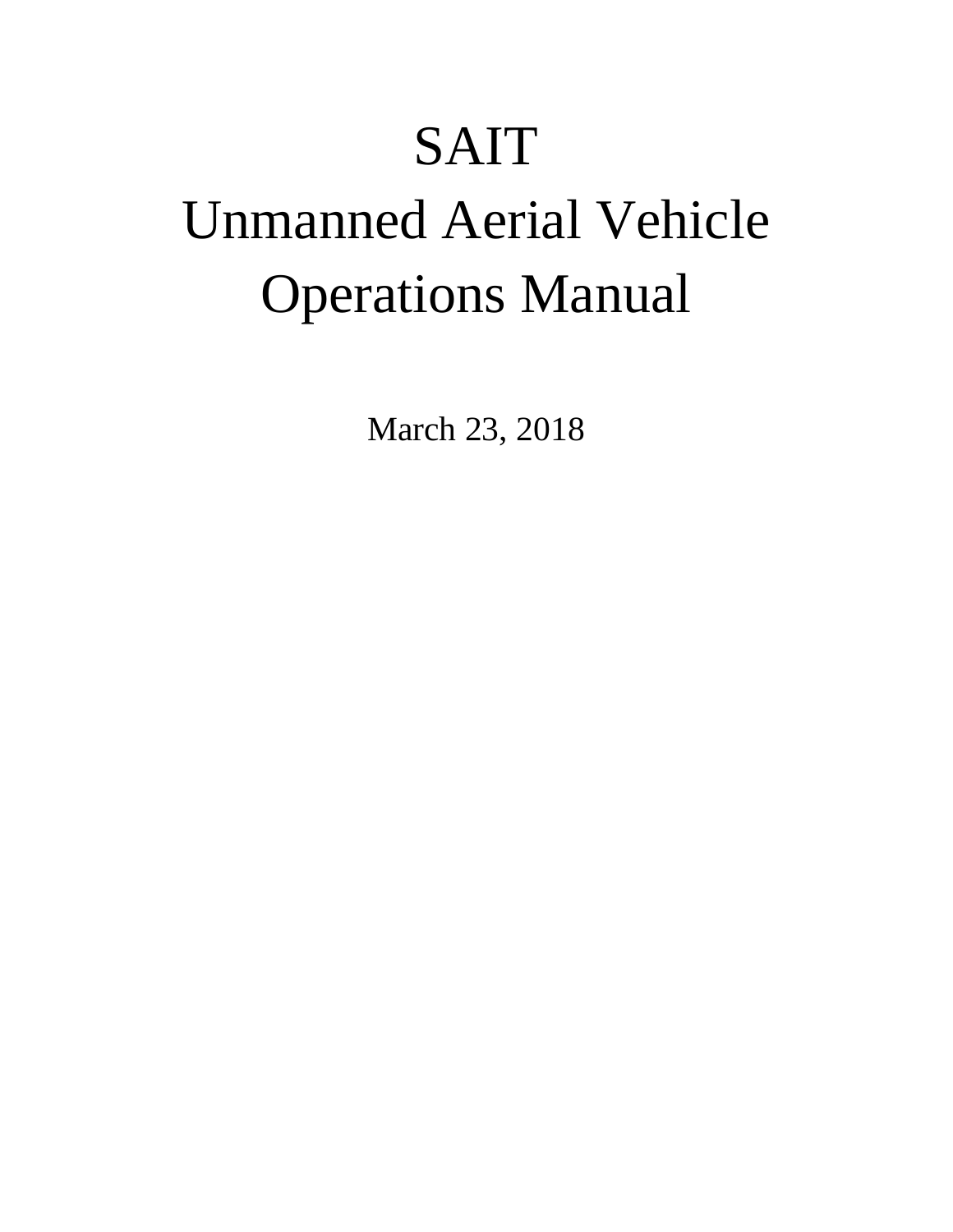### Contents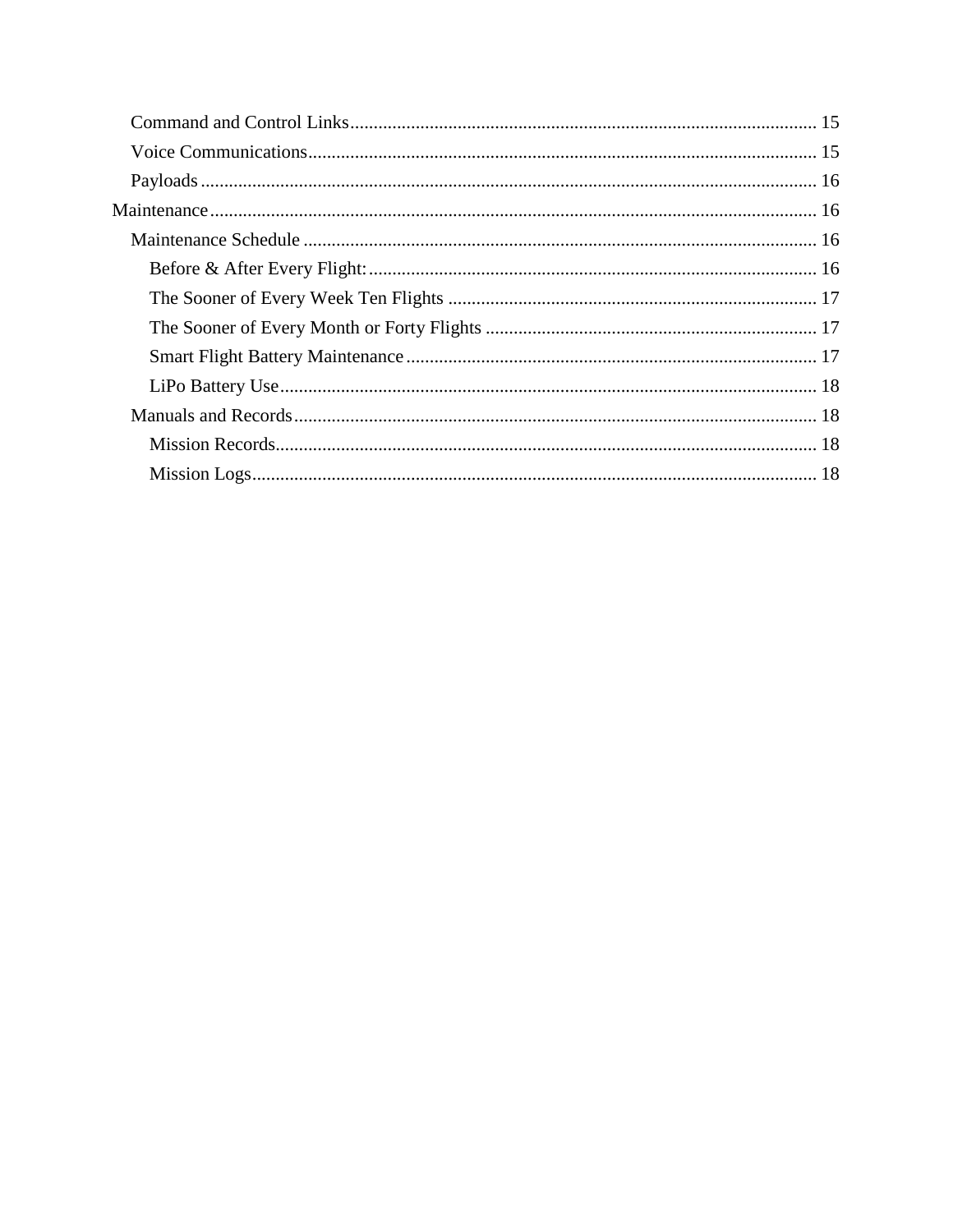## <span id="page-3-0"></span>**Definitions**

The following definitions apply:

- 1. **UAV:** Unmanned Aerial Vehicle a power-driven aircraft, other than a model aircraft, that is designed to fly without a human PIC onboard.
- 2. **Operation Manager -** is the person associated with the operation of the UAV system, responsible for taking safety related actions or making safety related decisions about the operation (i.e. UAV operator, pilots, maintainers and visual observers) and must be a minimum of 18 years of age (SI 623-001 Section 8.2).
- 3. **PIC:** Pilot-in-Charge, the pilot of the UAV. Also called Primary Pilot.
- 4. **Canadian Aviation Documents** means any licence, permit, accreditation, certificate or other document issued by the Minister under Part I of the *Aeronautics Act* to or with respect to any person, or in respect of any aeronautical product, aerodrome, facility or service. An SFOC is a Canadian Aviation Document.
- 5. **Command and Control Link** means the data link between the UAV and the control station for the purposes of managing the flight.
- 6. **Crew Member** means a person assigned to duties essential to the operation of the unmanned air vehicle system during flight time.
- 7. **Owner** in respect of an aircraft, means the person who has legal custody and control of the aircraft.
- 8. **Operator** in respect of an aircraft, means the person that has possession of the aircraft or the UAV system, as owner, lessee or otherwise.
- 9. **Payload Operator** means the person (s) trained to operate the payload system, and in some cases, manage the flight profile.
- 10.**Special Flight Operations Certificate (SFOC)** is a Canadian aviation document required for operating an unmanned air vehicle system.
- 11. **Unmanned Air Vehicle (UAV)**  means a power-driven aircraft, other than a model aircraft, that is designed to fly without a human operator onboard.
- 12. **UAV Operator** means the person that has possession of the UAV system, as owner, lessee or otherwise.
- 13. **Visual line-of-sight (VLOS)** means unaided (corrective lenses and/or sunglasses exempted) visual contact with the UAV sufficient to be able to maintain operational control of the aircraft, know its location, and be able to scan the airspace in which it is operating to decisively see and avoid other air traffic or objects.
- 14. **Visual Observer** means a trained crew member who keeps the UAV within visual lineof-sight and who assists the pilot in the duties associated with collision avoidance and complying with the applicable rules of flight.
- 15. **Flight Crew (Crew)**: The persons who manage the UAV flight, at a minimum the PIC and visual observer. This could include a payload operator as well.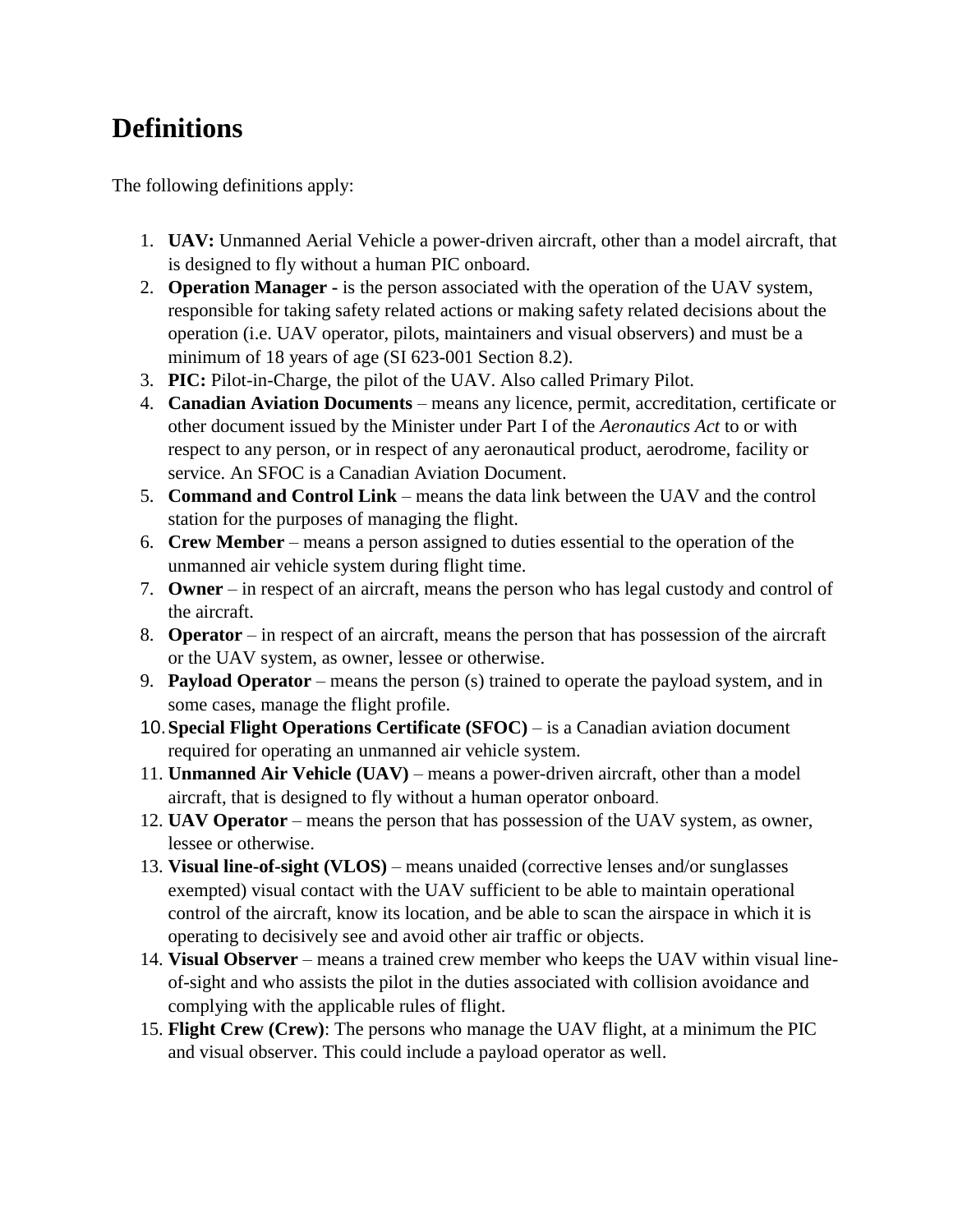## <span id="page-4-0"></span>**Protection of Rights and Privacy**

UAV PICs and observers ensure the protection of private individuals' civil rights and reasonable expectations of safety and privacy before deploying the UAV. UAV PICs and observers shall ensure that operations of the UAV intrude to a minimal extent upon private persons and businesses. To accomplish this primary goal, SAIT observes the following:

- 1. When the UAV is flown, the onboard cameras are turned so as to be facing away from occupied structures, etc. to minimize inadvertent video or still images of uninvolved persons or property.
- 2. SAIT does not conduct random surveillance activities. The use of the UAV in this regard is tightly controlled and regulated.
- 3. All authorized missions for SAIT UAV are for:
- 4. Aerial Photography
- 5. Photogrammetry
- 6. Research
- 7. SAIT UAV shall operate strictly within the law and aviation regulations.

## <span id="page-4-1"></span>**Operations Manual**

- 1. The policies and procedures contained in this manual are issued by SAIT. As such it is an official business document of SAIT.
- 2. This manual is not intended to be all-inclusive, but as a supplement to other company guidelines, Transport Canada (TC) regulations, pre-flight safety checklists, aircraft manufacturers' approved flight manual, etc.
- 3. This manual was written to address UAV operations as they existed when it was drafted. Equipment, personnel, environment (internal and external), etc., change over time. The management of change involves a systematic approach to monitoring organizational change and is a critical part of the risk management process. Given this, it is essential that this manual be continually updated as necessary. The entire manual must be reviewed, at a minimum, annually to assure it is up to date. Any changes to the manual will be communicated as currently dictated by company policy.
- 4. A copy of the manual (electronic and/or paper) is issued to every person having UAV responsibilities.

#### <span id="page-4-2"></span>**Organization**

1. The UAV unit is comprised of those personnel approved by SAIT and includes PICs, observers and others deemed necessary and have assignment as part of the UAV crew.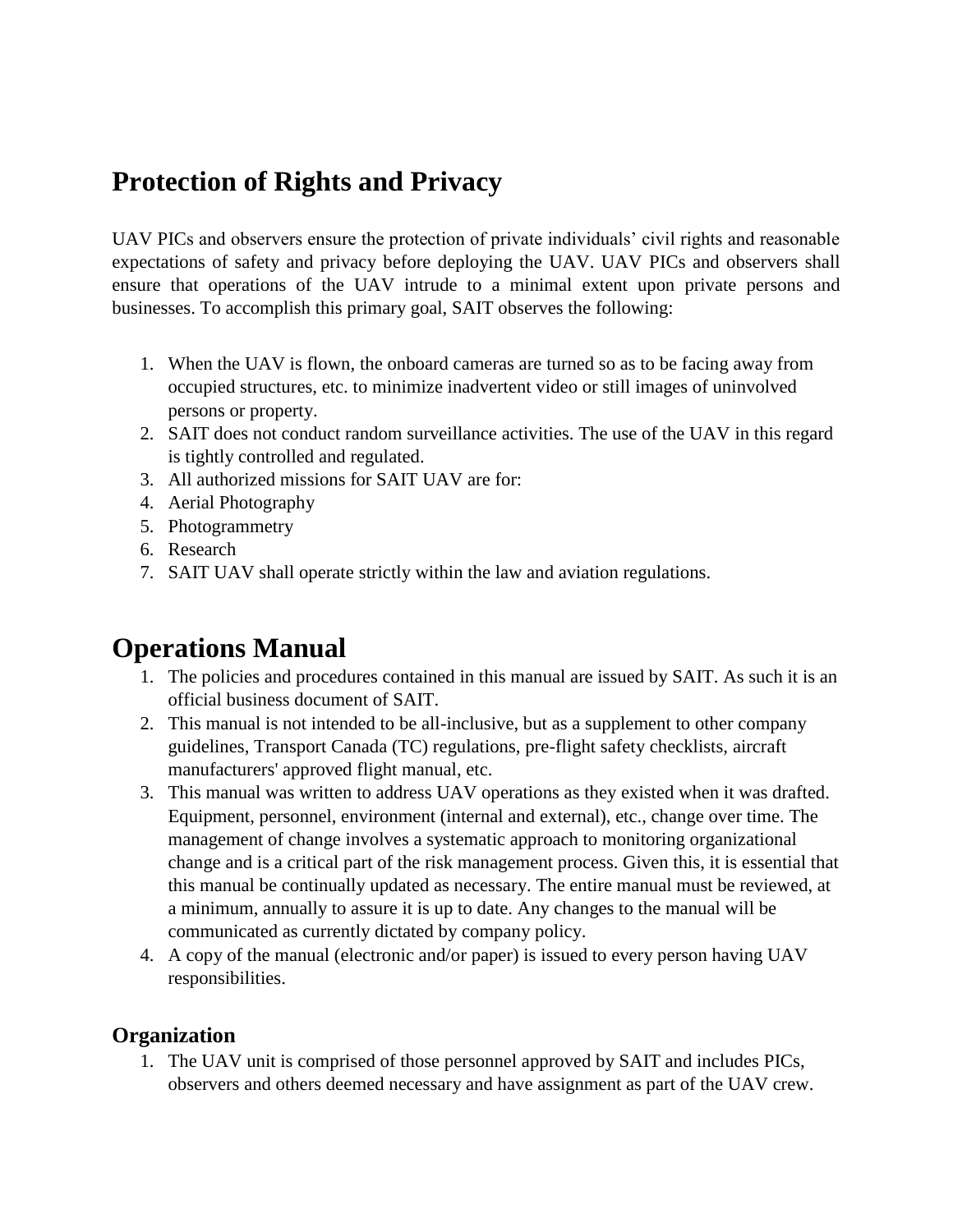2. Assignment to the UAV crew is carefully controlled by SAIT from specially trained staff members of SAIT with knowledge of the intended airspace, best practices and UAV operation.

#### <span id="page-5-0"></span>**Personnel**

- 1. Detailed description of the duties of the individual flight crew members will comprise those duties as defined in any of SAIT's approved UAV flight training courses.
- 2. The Operations Manager, PIC and visual observer are jointly and individually responsible for the overall direction and performance of the UAV unit and exercises command and control over it. Each have individual authority to terminate a mission that is judged to be unsafe.

#### <span id="page-5-1"></span>**PICs:**

- 3. To be approved for selection as an PIC, applicants must meet the requirements for and successfully pass a SAIT approved UAV PICs Course. PIC must additionally meet the qualifications as stated in the SFOC application.
- 4. PICs interacting with Air Traffic Control (ATC) or Terminal Radar Approach Control Facilities (TRACON) shall have sufficient expertise to perform that task readily. PICs must have an understanding of, and comply with TC Regulations applicable to the airspace where the UAV operates.
- 5. A PIC's primary duty is the safe and effective operation of the UAV in accordance with the manufacturers' approved flight manual, TC regulations and company policy and procedures. PICs must remain knowledgeable of all TC regulations; UAV manufacturer's flight manual and bulletins and company policy and procedures.
- 6. PICs may be temporarily removed from flight status at any time by the OM, for reasons including performance, proficiency, physical condition, etc. Should this become necessary, the PIC will be notified verbally and in writing of the reason, further action to be taken and expected duration of such removal.
- 7. The OM shall maintain a file for each PIC which shall include copies of training records, flight incidents, etc. This file is reviewed in accordance with current company policy and procedures.

#### <span id="page-5-2"></span>**Visual Observers:**

- 1. Visual observers must have been provided with sufficient training to communicate clearly to the PIC any turning instructions required to stay clear of conflicting traffic and obstacles. Observers receive training on rules and qualifications described in SI 623- 001(4)(1)(3)(f), Operating Near Other Aircraft, Right-of-Way Rules, cloud clearance, inflight visibility, and the pilot controller glossary including standard ATC phraseology and communication.
- 2. The OM maintains a file for each observer, which includes copies of training records, UAV incidents, etc.

#### <span id="page-5-3"></span>**Facilities**

- 1. See the Site Security document.
- 2. UAV operations are housed and maintained at a facility designated by SAIT.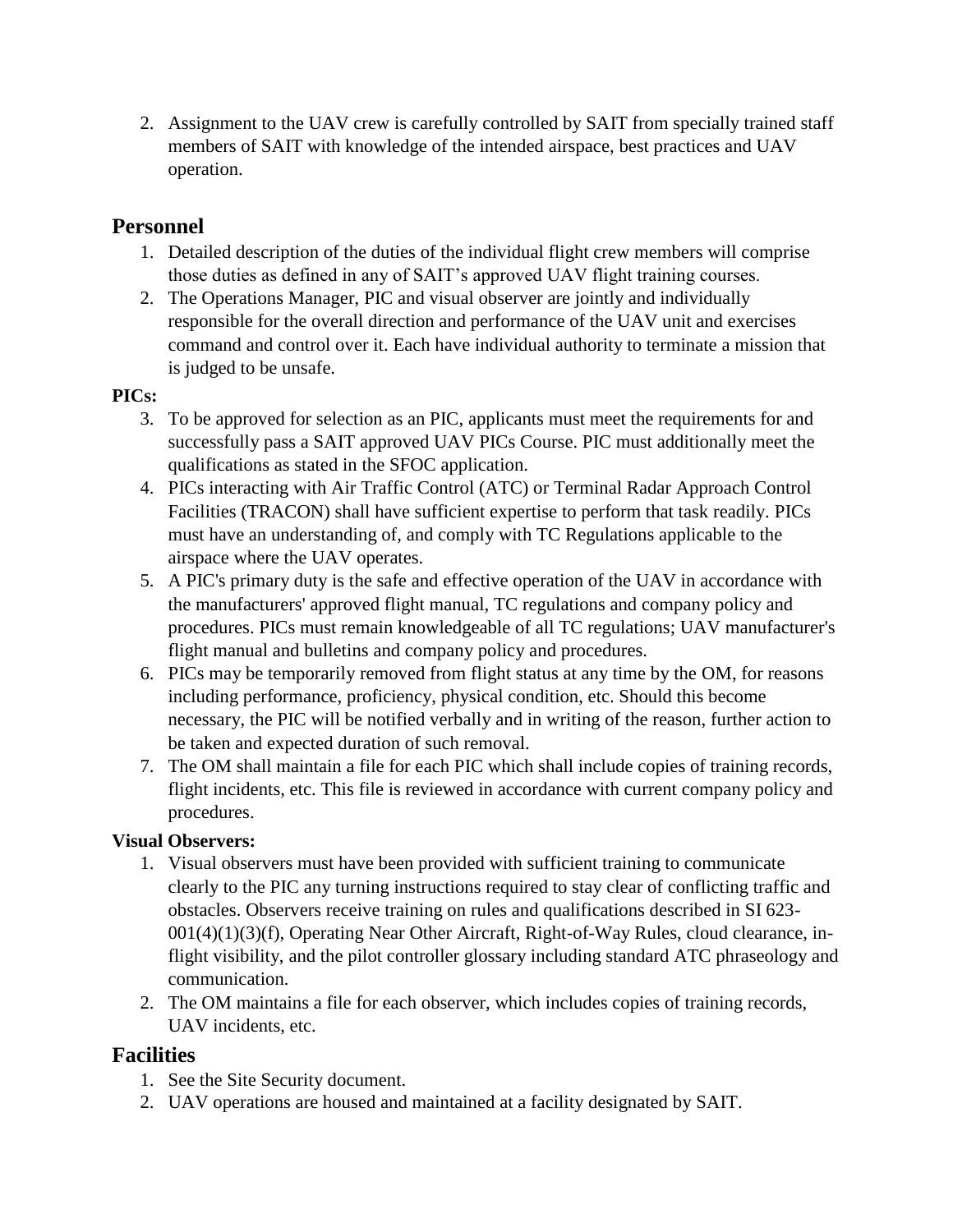- 3. Personnel must not leave the designated facility without making sure the UAV equipment is secured.
- 4. All personnel are equally responsible for maintaining the facility in a neat, clean and orderly fashion.

#### <span id="page-6-0"></span>**Miscellaneous**

- 1. Requests for support from third-parties will be responded to by the OM. Should the request involve an immediate threat to life, or property, the PIC is authorized to accept or decline the request. Proper policy and procedure, as well as TC regulations must be followed when accepting mutual aid support for the UAV.
- 2. Complaints or inquiries regarding UAV operations must be referred to the OM.

## <span id="page-6-1"></span>**Safety**

- 1. Specific UAV safety procedures are found in the UAV safety plan found in SAIT SFOC application.
- 2. In addition to UAV safety SAIT has a complete set of safety documentation that may be found at http://www.saitnow.ca/health-safety-environment-management-system.html
- 3. Any safety hazard, whether procedural, operational, or maintenance related must be identified as soon as possible after, if not before, an incident occurs. Any suggestions in the interest of safety should be made to the OM.
- 4. If any member observes, or has knowledge of an unsafe or dangerous act committed by another member, the OM is to be notified immediately so that corrective action may be taken.

#### <span id="page-6-2"></span>**UAV Incident Reporting**

Information on SAIT's incident reporting procedure may be found here:

<http://www.saitnow.ca/health-safety-environment-management-system.html#incident>

- 1. Occurrences are unplanned safety related events, including accidents and incidents that could impact safety. A hazard is something that has the potential to cause harm. The systematic identification and control of all major hazards is foundational to safety.
- 2. The OHOR concept provides a mechanism to report hazards and occurrences, real and perceived, to those responsible for UAV operations.
- 3. Every hazard and/or occurrence is investigated, with the results and corrective action taken communicated to all members. The investigation will be conducted by the OM or any other member of the company who has the technical skill necessary to do it. The services of an independent subject matter expert may be necessary in some cases to assure a thorough and complete investigation.
- 4. Hazards requiring immediate attention will be brought to the attention of the OM, verbally, without delay.
- 5. ALL MEMBERS ARE AUTHORIZED TO TAKE ACTION TO CORRECT A HAZARD if in that member's opinion delay will result in accident or injury. The OM will be notified immediately in such situations.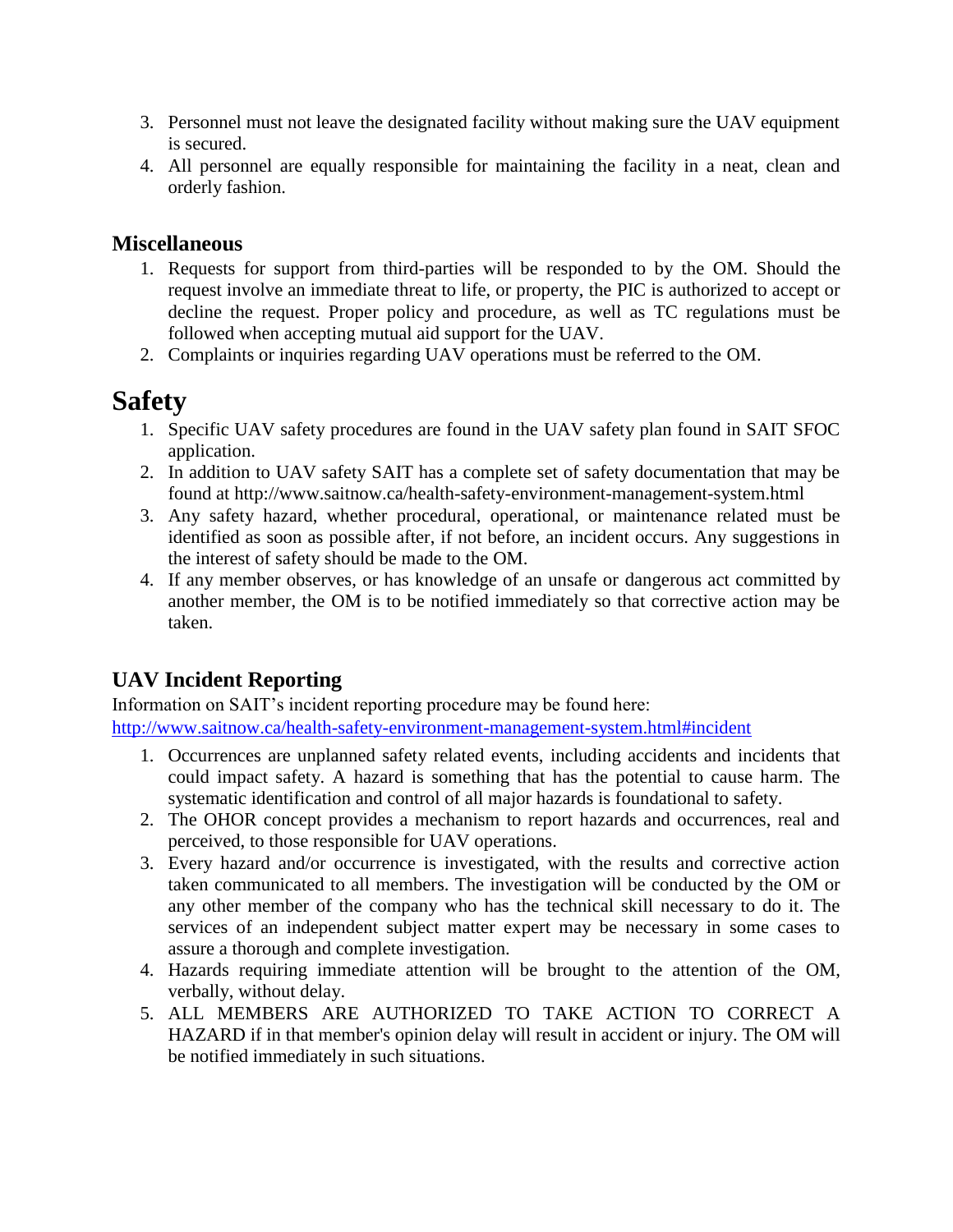#### <span id="page-7-0"></span>**Safety Officer - PIC/Observer/Coordinator**

- 1. In regards to safety, all members of the UAV flight crew are responsible for the following:
	- a. Ensuring all flight operations personnel understand applicable regulatory requirements, standards and organizational safety policies and procedures.
	- b. Observe and control safety systems by monitoring all operations.
	- c. Review standards and the practices of company personnel as they impact operational safety.
	- d. Communicate all reported safety related problems and the corrective action taken. If there were any in-flight problems (or learned experiences), the proper procedures for handling that problem should be discussed.
	- e. Copy and circulate pertinent safety information.
	- f. Copy and circulate emergency safety bulletins.
	- g. Place any electronic copies of safety information or bulletins in a conspicuous location for all employees to access.
	- h. It is emphasized again that safety is the responsibility of ALL members of the UAV unit.

#### **Safety Training**

- 1. SAIT employees have access to general safety training and orientation outlined in : <http://www.saitnow.ca/training-and-orientation.html#newhireorientation>
- 2. In addition to the safety training procedures that all SAIT employees require. All UAV crew members shall receive training in the following subjects prior to operating the UAV:
	- a. Specific UAV hazard analysis.
	- b. Special certificates for hazardous environments
	- c. Special certificates for compliance with research partner safety requirements.

#### **Human Factors**

- 1. PIC and Observers shall only deploy the UAV when rested and emotionally prepared for the tasks at hand.
- 2. Physical illness, exhaustion, emotional problems, etc., seriously impair judgment, memory and alertness. The safest rule is not to act as an PIC or observer when suffering from any of the above. Members are expected to "stand down" when these problems could reasonably be expected to affect their ability to perform flight duties.
- 3. A self-assessment of physical condition shall be made by all members during pre-flight activities.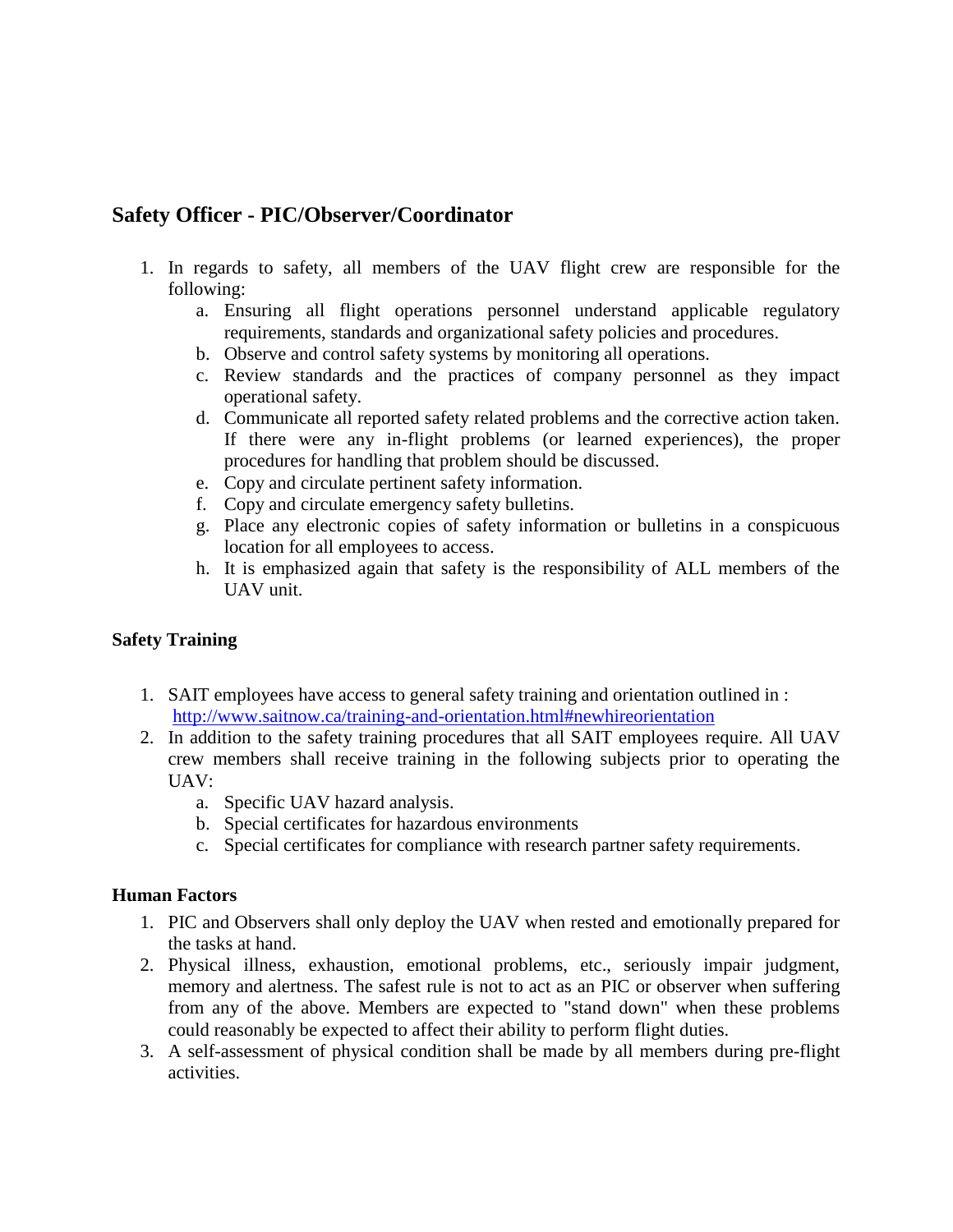- 4. Performance can be seriously hampered by prescription and over-the-counter drugs. The OM must be advised anytime such drugs that impair the performance of the are being taken. If it is determined that the medication being taken could hamper an PIC or observer, that member shall be prohibited from the deployment or exercise.
- 5. No member shall act as an PIC or observer within eight hours after consumption of any alcoholic beverage, or while under the influence of alcohol.

## <span id="page-8-1"></span><span id="page-8-0"></span>**Training Objective**

1. The key to continued safe operations is by maintaining a professional level of competency. The first step in this process is establishing minimum qualifications for selecting UAV crew members, and the second step involves training those personnel. Preliminary qualifications for the PIC

#### <span id="page-8-2"></span>**Instructors**

- 1. If any members are TC certified flight instructors, they are given instructor duties. Such duties can include developing training courses, provide training, and student evaluation and documentation.
- 2. Duties of instructing new members shall fall upon those who have the most flight time and knowledge of UAV operations. Instructors are designated by those within the unit and approved by the OM.

#### <span id="page-8-3"></span>**Training Plans**

- 1. The approved training plan is developed by the OM.
- 2. All deployments or exercises are documented and count toward a member's training.
- 3. It is the member's responsibility to verify their training file contains all pertinent information.

#### <span id="page-8-4"></span>**Initial Training**

- 1. Observers and PICs must have completed sufficient training to communicate to the pilot any instructions required to remain clear of conflicting traffic. This training, at a minimum, shall include knowledge of the rules and responsibilities described in [Staff Instruction \(SI\) No.](https://www.google.ca/url?sa=t&rct=j&q=&esrc=s&source=web&cd=1&ved=0ahUKEwjs_5fF14DaAhVbHGMKHaZoCZIQFggsMAA&url=https%3A%2F%2Fwww.tc.gc.ca%2Feng%2Fcivilaviation%2Fstandards%2Fgeneral-recavi-uav-4161.html&usg=AOvVaw2SGBhVWAHEYWCxGZUK_ZE8)  623-001 - [Transport Canada;](https://www.google.ca/url?sa=t&rct=j&q=&esrc=s&source=web&cd=1&ved=0ahUKEwjs_5fF14DaAhVbHGMKHaZoCZIQFggsMAA&url=https%3A%2F%2Fwww.tc.gc.ca%2Feng%2Fcivilaviation%2Fstandards%2Fgeneral-recavi-uav-4161.html&usg=AOvVaw2SGBhVWAHEYWCxGZUK_ZE8) Basic VFR Weather Minimums; knowledge of air traffic and radio communications, including the use of approved ATC/pilot phraseology; and knowledge of appropriate sections of the Aeronautical Information Manual. In conjunction with fulfilling all training requirements for PIC/observer duties, the new member must also become familiar with UAV operations, the aircraft and its equipment.
- 2. Any new member who fails to successfully complete the initial training may be denied as a member of the UAV flight crew.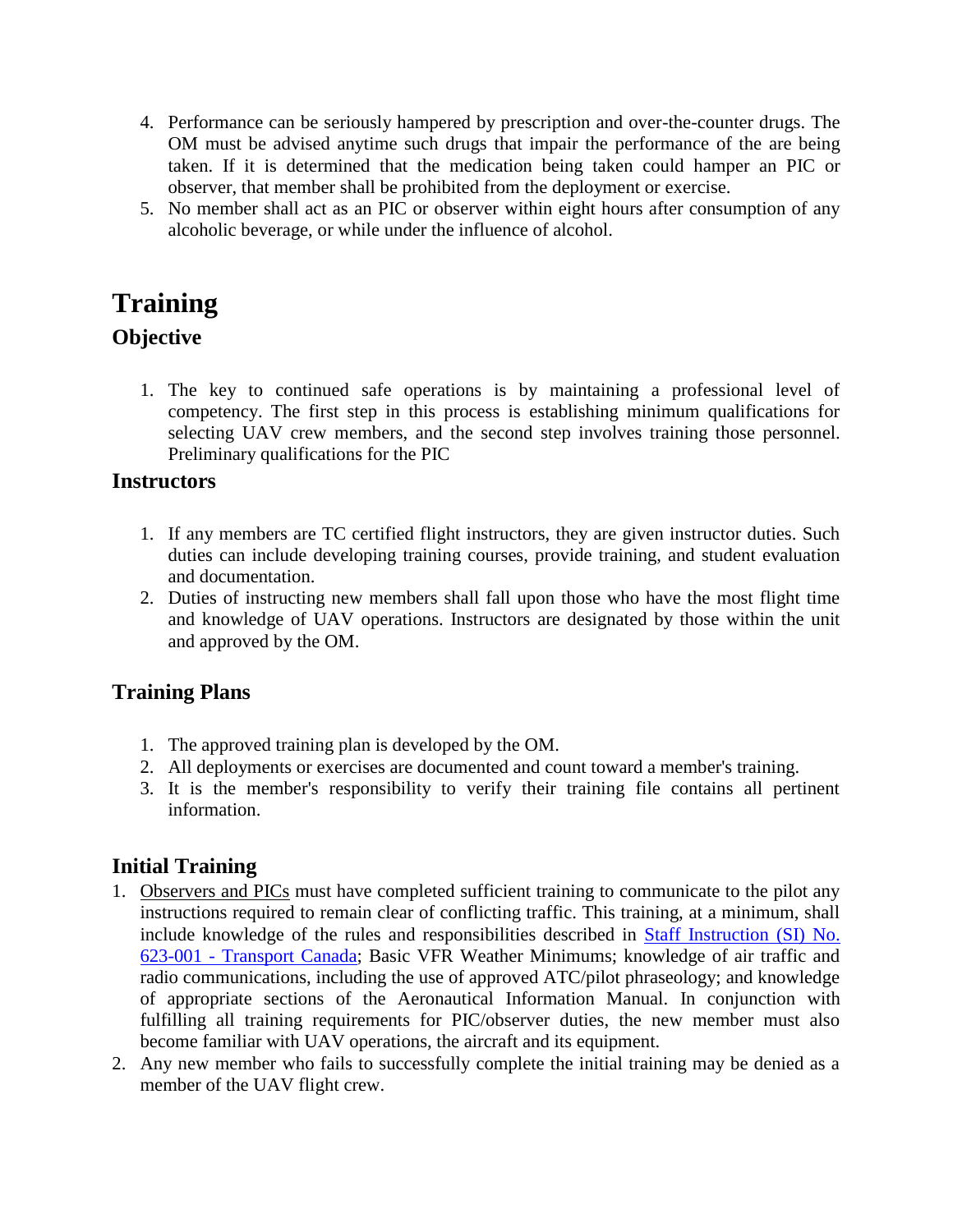#### <span id="page-9-0"></span>**Recurrent Training**

- 1. All members within the unit shall maintain proficiency in their PIC/observer abilities. Members who do not have any documented training or flight time within a span of 90 days will have to show proficiency before being an PIC/observer during a deployment or exercise.
- 2. Recurrent training is not limited to actual operating/observer skills but includes knowledge of all pertinent UAV/aviation matters.
- 3. Failure to prove proficiency can result in removal from UAV responsibilities.

#### <span id="page-9-1"></span>**Miscellaneous**

- 1. Depending on the nature of the training request, all efforts are made to accommodate the hours of training so as little impact is made to staffing levels.
- 2. All requests for training shall be approved through the member's chain of command and timekeeping during those training hours are marked by the OM.
- 3. Members are encouraged to attend, and forward information on TC sponsored safety seminars.
- 4. Training shall only be conducted at approved locations and follow the provisions within the approved TC regulations.

## <span id="page-9-2"></span>**General Operating Procedures**

#### <span id="page-9-3"></span>**Request for UAV Support**

UAV support is defined as support for SAIT personnel who require the services of a UAV but do not have access to such resources. A request may be submitted to the OM for support from departments within SAIT that have the required equipment and capabiliites.

- 1. Requests for UAV support shall be made through the OM who has the most current list of UAV PICs and observers to contact.
- 2. Requests for UAV support can be made at any time during the day or night.

#### <span id="page-9-4"></span>**Call-out Procedure**

- 1. The OM will screen all initial requests to use a UAV.
- 2. The OM will then contact the PIC to request the deployment of the UAV.
- 3. The OM will also contact the UAV flight crew who will screen the request using the following factors:
	- a. Is the proposed use of UAV within the capabilities of the UAV equipment and personnel to perform?
	- b. Does the proposed use of the UAV fall within the TC and department policies and regulations for UAV usage?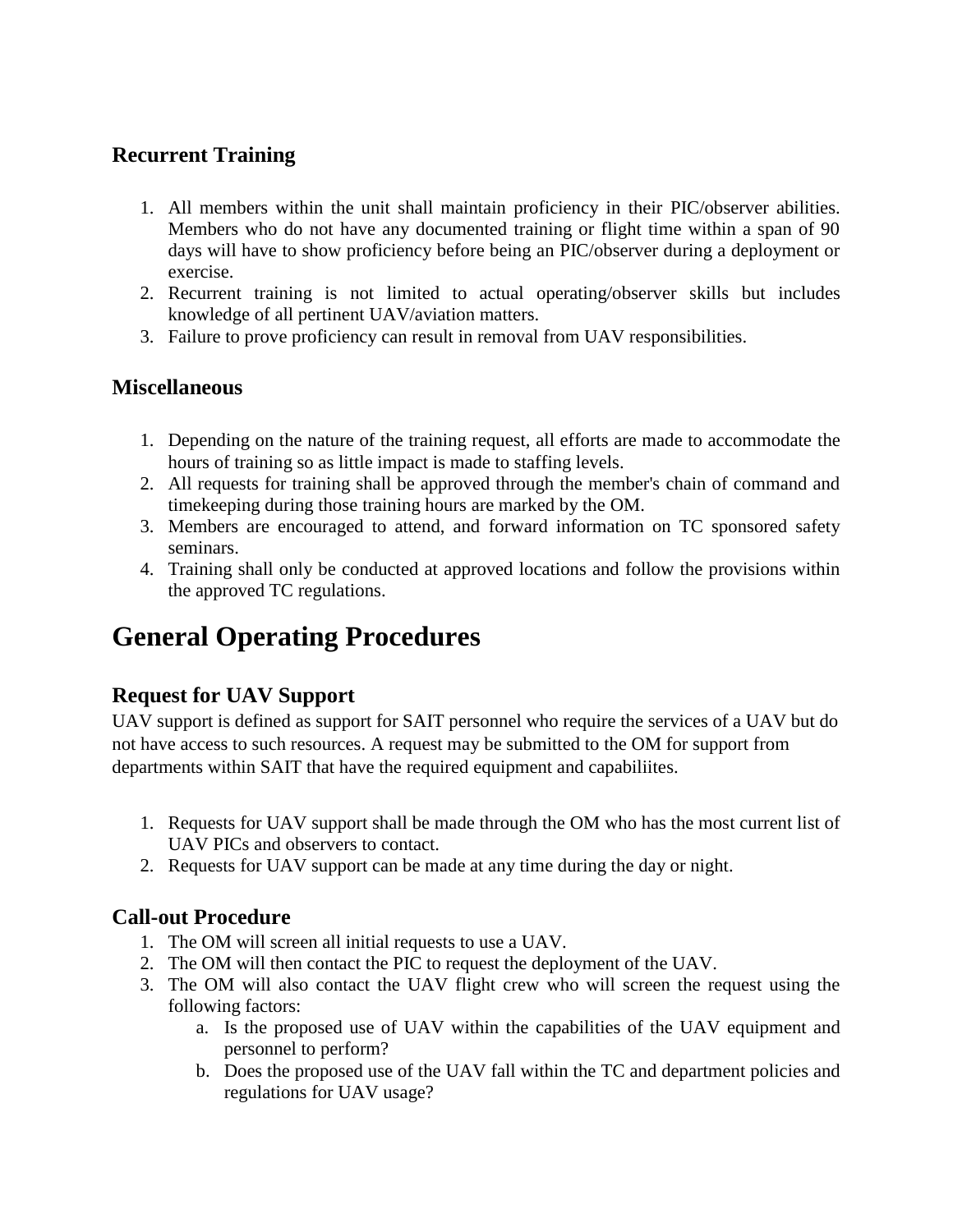- c. Can the UAV be deployed safely given current weather conditions?
- d. If the UAV deployment requires a warrant has one been requested and approved?
- e. Are sufficient trained and qualified personnel available to safely operate the UAV?
- 4. The UAV flight crew will either accept or decline the request for UAV support. If the request is denied the UAV flight crew will provide a reason for declining the support request to the OM who will provide the requestor this information along with the reason for declining. If the OM accepts the support request they will contact a UAV PIC who will be provided all available mission information.
- 5. The UAV PIC will contact a certified observer from the list of available trained observers. The UAV PIC is responsible for transporting the UAV and all required equipment to the scene. Upon arriving at the requested location the UAV PIC will contact the requestor to check in and receive a briefing on the mission requested. The UAV PIC will make an on scene determination of the ability of the UAV to perform the requested mission safely and within company and TC policies and procedures.
- 6. If the UAV PIC determines that the use of the UAV would violate company policy or directives then the UAV PIC will inform the requestor of the potential conflict along with recommendations for modifying the requested mission to conform to company policies and procedures. As this is a change from the original approved mission the UAV PIC will contact the OM for direction on how to proceed. As soon as possible after the completion of the mission, the UAV PIC will make a full report of the circumstances and their concern through the OM.
- 7. UAV PICs will have sole discretion for declaring safety or violation of TC rules. If the UAV PIC determines that a requested mission would violate TC rules or endanger person or property, then the UAV PIC will respectfully inform the requestor of the reasons for refusing to operate the UAV and contact the OM immediately. The UAV will not be flown in this circumstance and the authority of the UAV PIC is absolute.
- 8. If the UAV PIC determines that the requested mission will potentially damage the UAV or its associated equipment the UAV PIC will inform the requestor of their concerns. The UAV PIC will fully document and send a report to the OM.

#### <span id="page-10-0"></span>**Flight Boundaries**

- 1. At no time shall UAV support be granted inside restricted airspace without first obtaining permission from the local TC and approval by local authorities.
- 2. Maximum altitude shall not be set more than 400 feet per the TC regulatory standards.
- 3. The PIC will obtain the consent of all persons involved in the mission and ensure that only consenting persons will be allowed within 100 feet of the flight operation, and this radius may be reduced to 30 feet based upon an equivalent level of safety determination.

#### <span id="page-10-1"></span>**Minimum Personnel Requirements**

The minimum personnel required on ALL missions will be a PIC and visual observer. Under no circumstances will a PIC attempt to complete a deployment alone.

#### <span id="page-10-2"></span>**Personnel Responsibilities for Deployments**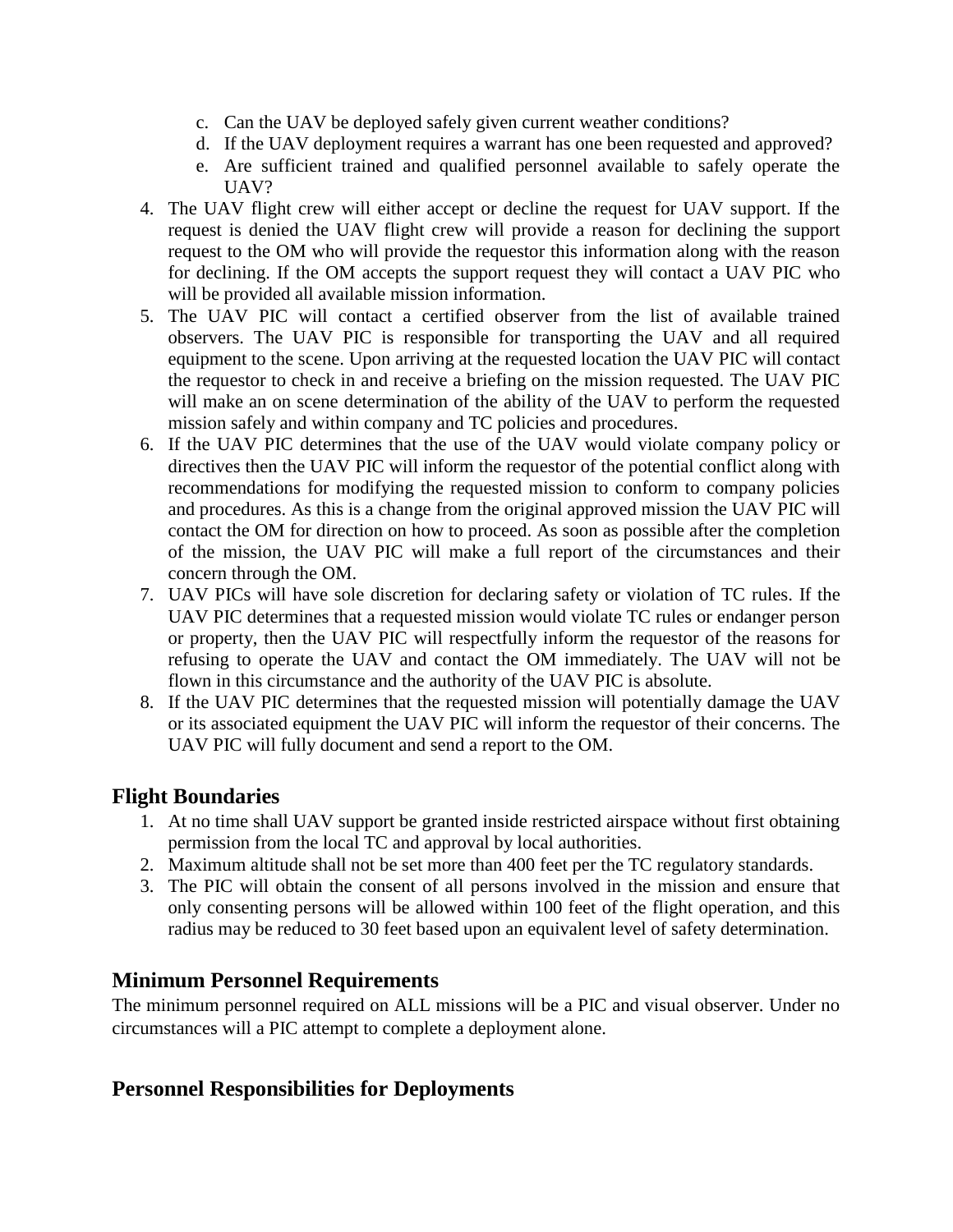- 1. Pilot in Charge (PIC)
	- a. The PIC is directly responsible for, and is the final authority over the actual flight of the UAV.
	- b. PIC have absolute authority to reject a flight based on personnel safety or violation of TC regulations. No member of SAIT, regardless of status, shall order an PIC to undertake a flight when, in the opinion of the PIC, it poses a risk to personnel or is in violation of TC regulations.
	- c. PICs are responsible for compliance with this manual, company policy and procedure and TC regulations.
	- d. The PIC's main duty during the deployment of the UAV is to operate the UAV safely while accomplishing the goals of the deployment.
	- e. PICs shall see-and-avoid any obstacle that will lessen safety during the mission.
	- f. PICs shall be responsive to the requests of the observer in order to accomplish the deployment.
	- g. PICs shall be responsible for documentation for mission training and updating of flight books.
- 2. Observer
	- a. Observers shall see-and-avoid any obstacle that will lessen safety during the mission.
	- b. Observers are responsible for the operational aspect of the deployment.
	- c. Observers shall operate any attachments to the UAV, allowing the PIC to maintain complete focus on the operation of the UAV.
	- d. Observers shall remain alert for suspicious persons or activities on the ground and coordinate response by other UAV flight crewmembers.
	- e. Observers shall assist the PIC in the main objective of safe operations of the UAV.
	- f. Observers shall be responsible for documentation for mission training and updating of flight books.

#### <span id="page-11-0"></span>**Personal Protective Equipment (PPE)**

- 1. Flight crewshall wear eye protection at all times while the UAV is in flight.
- 2. Although there is no specific uniform for the UAV unit or required for proper operation of the UAV, the PIC/observer should take necessary measures to deploy in a professional matter, wear Hi-Visible vests when appropriate, and take into consideration that all deployments are subject to media requests.
- 3. Flight crewwill take into consideration the current weather conditions when planning to deploy, and wear appropriate clothing to deploy comfortably.
- 4. There are no documented issues with the use of the radio or cellular phones during the deployment of the UAV, but the PIC/observer should at all times take into consideration safe operation of the UAV when using a radio or another device (use of the radio or other device is strictly prohibited by the PIC during flight).
- 5. Flight crewshall wear clothing that easily identifies them as SAIT UAV Flight Crew members.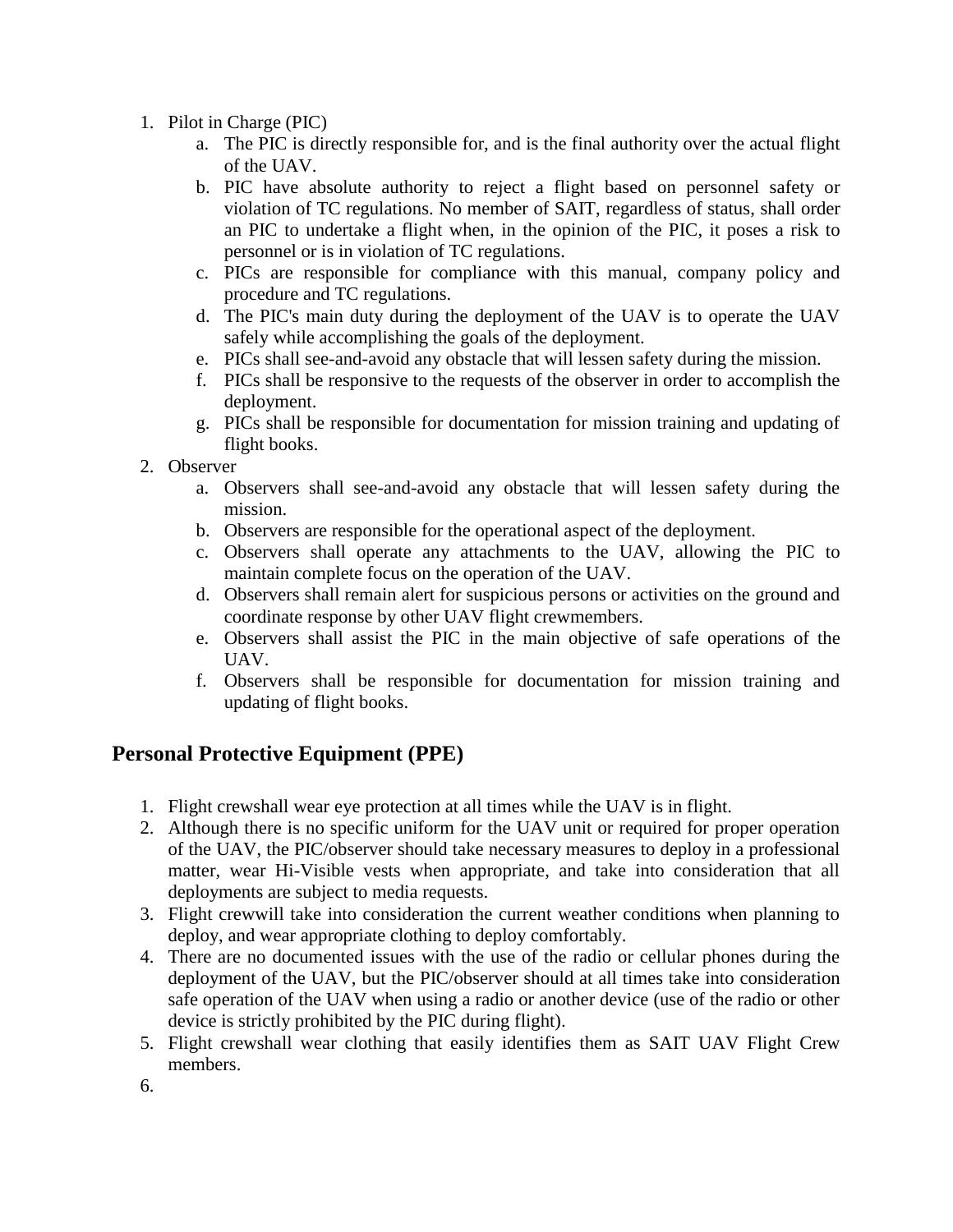## <span id="page-12-0"></span>**Pre-Flight/Post-Flight Actions**

#### <span id="page-12-1"></span>**Inspections**

- 1. Flight crew are responsible for a thorough preflight inspection of the UAV.
- 2. Before and after each deployment (whether a mission or training), the PIC and observer shall conduct a thorough inspection of the UAV in accordance with the instructions contained in the manufactures user's manual.
- 3. Any issues found that jeopardize the safe operation of the UAV shall be documented and resolved immediately prior to flight.
- 4. It has been recognized that the use of a checklist is a significant method to combat UAV accidents. A pre-flight checklist is contained with each UAV Base Station and is utilized prior to each flight.
- 5. Any physical equipment that cannot be resolved on-site, and which have an impact on safety or the mission, will override the deployment. These issues will be resolved before flight.

#### <span id="page-12-2"></span>**Weather**

- 1. Before each deployment the PIC/observer will ensure that he/she gathers enough information to make themselves familiar with the weather situation existing throughout the area of deployment. The PIC shall utilize TC approved weather resources to obtain the latest and most current weather conditions.
- 2. An anemometer should be utilized in order to better estimate the wind speed and determine if it is within the capabilities of the airframe being flown.
- 3. Flight crew should use the Beaufort Scale when making deployment decisions in regards to wind conditions.
- 4. The weather conditions reported for the operation shall be recorded in the pre-flight checklist.
- 5. The PIC shall ensure that the flight will occur within TC VFR weather requirements.

#### <span id="page-12-3"></span>**Documentation**

- 1. Inspection and weather will be documented prior to flight within the log book.
- 2. After each flight, the PIC will complete a statement documenting the UAV operations.

#### <span id="page-12-4"></span>**Planning**

- 1. The PIC/observer shall familiarize themselves with all available information concerning the deployment including, but not limited to, the weather conditions, hazards, description of the incident, deployment goals, etc.
- 2. PICs will ensure that the location for take-off and emergency landing is adequate for a safe deployment.
	- a. The take-off/landing area should be clearly marked and identifiable with short cones.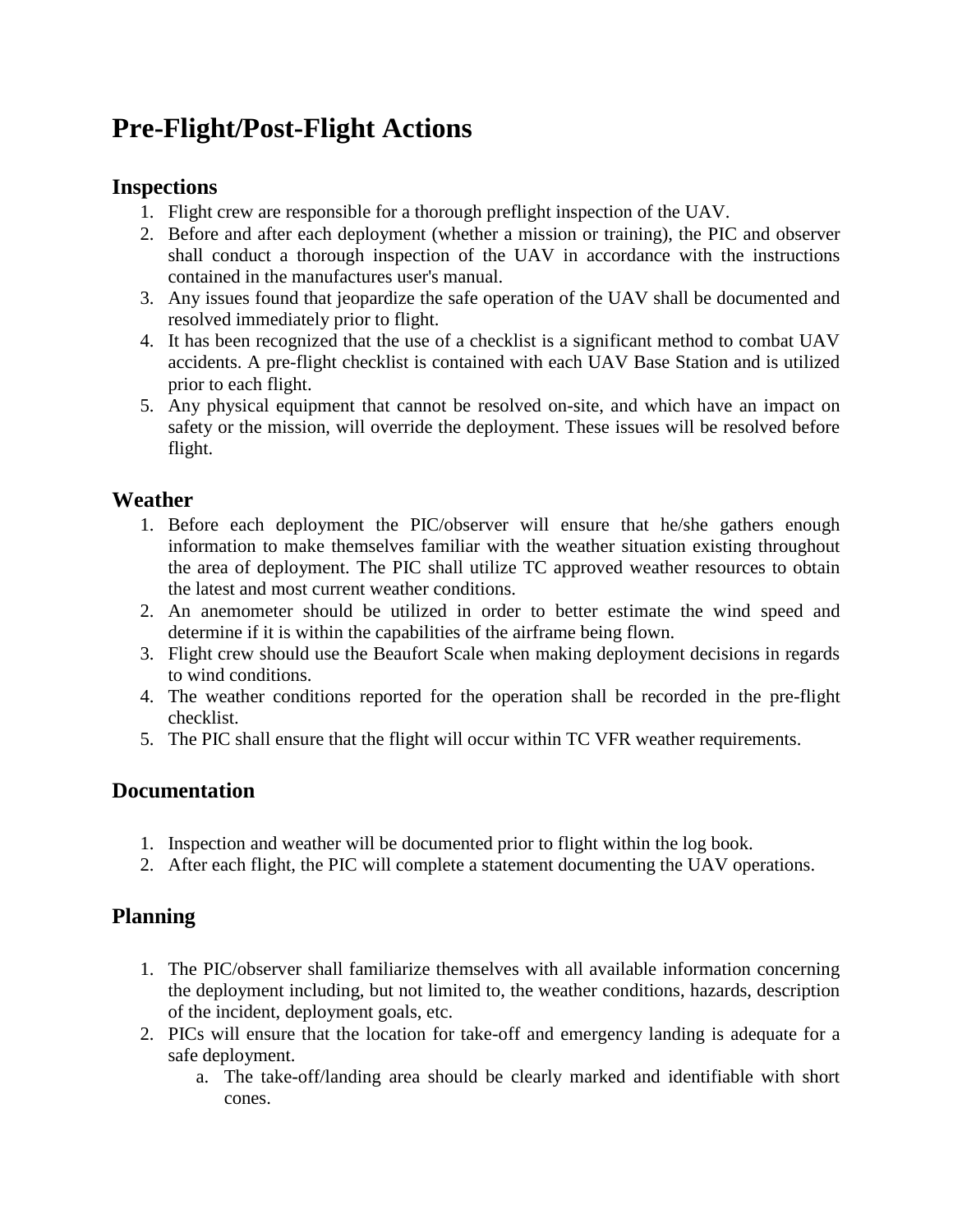- b. At least one emergency landing area should be identified per deployment.
- 3. PICs will ensure that they are aware of their surroundings in the event that an emergency landing is necessary. This includes the ability to recover the UAV.

#### <span id="page-13-0"></span>**Checklists**

- 1. PICs shall utilize pre-flight checklists to ensure the highest level of safety for deployment.
- 2. Prior to flight, the flight log shall be initiated.

#### <span id="page-13-1"></span>**Control Station**

- 1. Control method (e.g. manual flight, pre-programmed, tethered, auto-land, etc.); Flights will be operated using manual and pre-programmed methods. The PIC will be able to switch to return to home and possesses a failsafe option. Flight Instrumentation (e.g. attitude, altitude, airspeed, heading, present position, navigation etc., and method of displaying the information): Normally, flight instrumentation readings are displayed on a mobile device (i.e. iPad, iPhone) using a specific application or equivalent. Data is updated real-time and displays attitude, altitude, airspeed, heading and the present position of the UAV.
- 2. Systems diagnostic and monitoring information (e.g. low battery, fuel status, critical systems failure, visual and audio warnings, etc.);
- 3. Normally system diagnostic and monitoring information is displayed on a mobile device (i.e. iPad, iPhone) using the UAV specific software application or equivalent. Data is updated real-time and displays battery status from the controller and UAV (Low, Critical), estimated remaining flight time, warnings and critical system failures. All information is described by visual and audio warnings. The application also displays a warning message when a damaged battery cell is detected.
- 4. Visual warnings may include: include Fast Yellow Flashing (Remote Controller's Signal Lost), Slow Red Flashing (Low Battery Warning), Fast Red Flashing (Critical Battery Warning), Red Flashing Alternatively (IMU Error), Solid Red (Critical Error), Red and Yellow Flash Alternatively (Compass Calibration Required). Other warnings include Low Battery Warning, Power Required to Return Home, Power Required to Land, Critical Battery Warning and Remaining Flight Time. The primary pilot shall be familiar with any visual warnings that the UAV may transmit.
- 5. Environmental warnings (e.g. icing, rain, terrain, etc.); All UAV flights will be conducted within the specified environmental limits from the manufacturer. Typically UAV will not be flown in conditions of rain or icing. The UAVs will receive a "Low Battery Level Warning" in low temperature environments. In addition, warnings are displayed when reaching the maximum flight altitude, No-Fly zones and Warning Zones.
- 6. Redundant systems (e.g. back-up computer displays, back-up power supply); There will be at least one backup tablet or smart phone for every operation. The UAVs and controllers will have multiple batteries and a charging system on site. Every mission will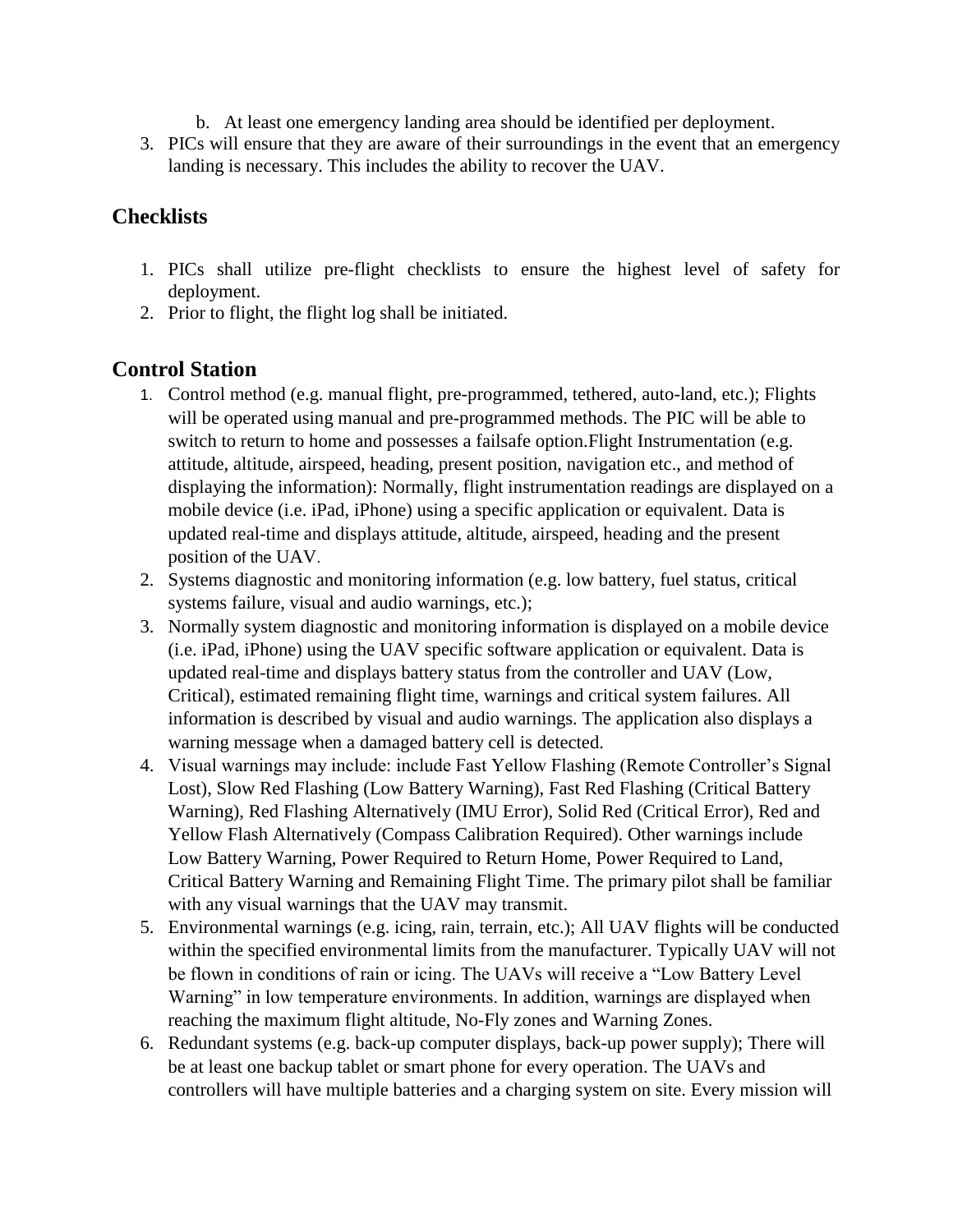also have a fully charged laptop with the UAV software for any required troubleshooting, if required.

- 7. Equipment in the control station (e.g. lights for night operations, fire extinguisher); and Illumination of the take-off and landing site will be provided for night flights. A method for fire suppressant (i.e. fire extinguisher) will be on site during all missions.
- 8. Control station security (e.g. capable of being locked). All UAVs, systems and equipment shall be kept in in a secure, locked location at all times to prevent accidental or intentional tampering and damage. The control station will not be left unattended during any mission.

#### <span id="page-14-0"></span>**Command and Control Links**

- 1. Lost Link indications (e.g. "off flags", signal strength indicators, etc.); In the event of a failure of the ground control station or remote control, the flight mission shall be aborted by directing the UAV to return to launch site with the remote control or through telemetry with the ground station. The Pilot shall maintain a visual siting of the UAV while the Ground Support person attempts to restore the failed ground stations component. In any event the UAV shall be landed as soon and as safely as possible. Aircraft status indicator will provide a warning (i.e. fast yellow flashing) when the remote controller's signal is lost.
- 2. Measures for preventing or mitigating radio frequency interference; and Missions will be flown by minimizing exposure to high levels of electromagnetism, including base stations and radio transmission towers. Prior to any flight, a radio frequency interference check will be performed by a spectrum analyzer. Depending on the results, the mission will be re-located to minimize risk.
- 3. Single or dual redundant control links. All UAVs use a single control link but the UAVs possess built-in redundancies such as dual compass module and dual inertial measurement units (IMUs) that greatly increase reliability.

#### <span id="page-14-1"></span>**Voice Communications**

- 1. Primary method of communicating with ATC/ATS and other airspace users (e.g. radio relay through the air vehicle, fixed based transmitter, etc.); Normally communications with ATC and other airspace users will be via telephone or NOTAMS. If VHF communication with ATC and other airspace users is required it will be with approved VHF hand-held radio(s) operated by persons holding a valid Radio Operators Certificate (Restricted Certificate (Aeronautical)). VFR will be constantly monitored during each flight.
- 2. Backup communication capability (e.g. landline, cell phone, etc.); Transport Canada shall be provided a means to immediately contact the flight crew for every flight. This shall include one or more of the following means, a Cellular phone, a Satellite phone, a nearby landline.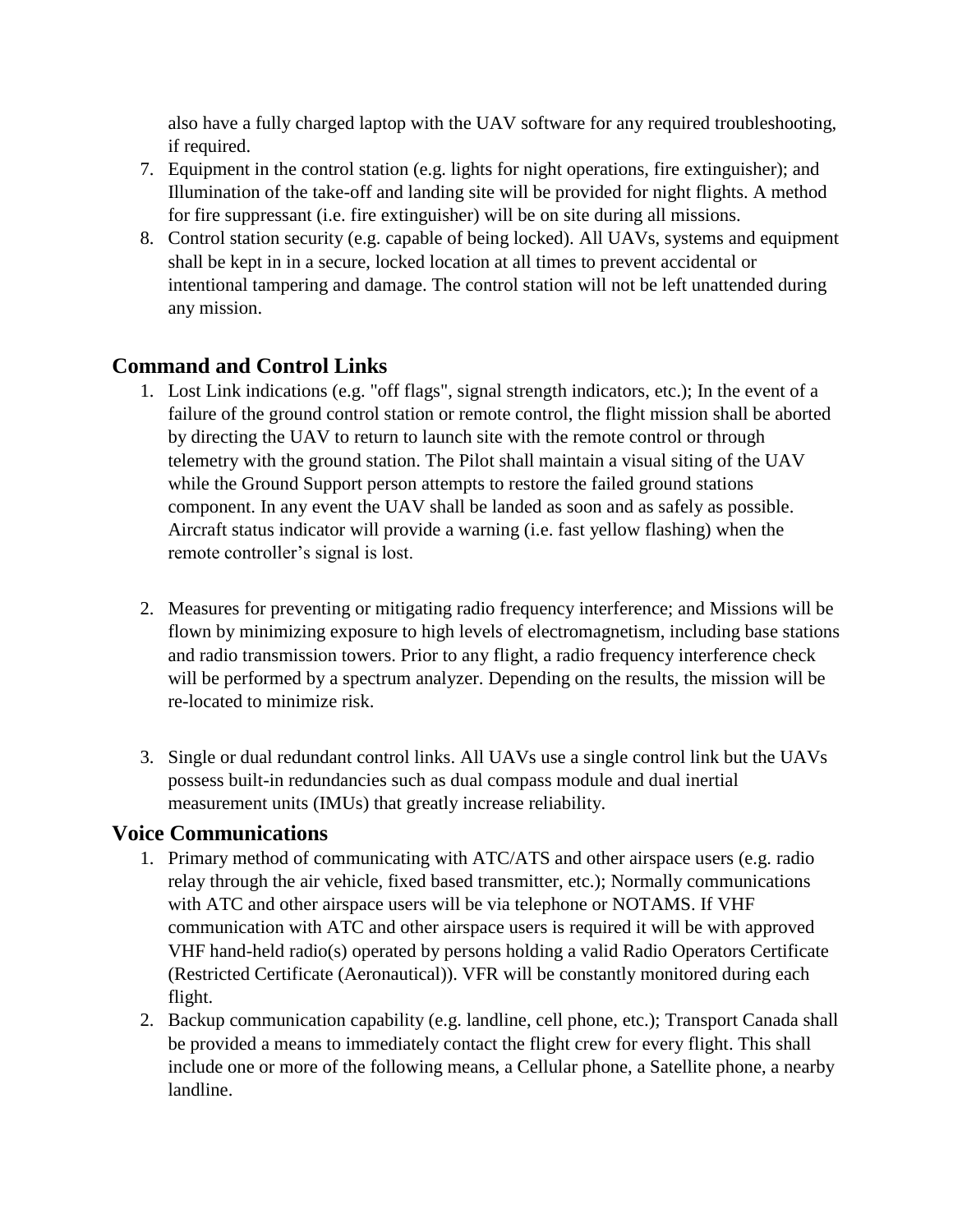- 3. Communication latencies (e.g. able to perform ATC/ATS directed actions without delay, etc.); and
- 4. Communications devices shall be located onsite with the Ground Supervisor who shall be in direct contact with the Pilot in a form that there will be very little or no communication latencies so that any actions directed by Air Traffic Control or Transport Canada can be performed without delay.
- 5. Communication system used for the pilots, ground support personnel and observers to communicate with each other.
- 6. In the event that ground support personal and observers are utilized for the flight and that the persons are beyond voice communication range with the pilot or ground supervisor, communication shall be made with handheld radios or other means so that the communications are immediate.

#### <span id="page-15-0"></span>**Payloads**

- 1. Payload limitations (e.g. impact on flight envelope, how conflicts are managed when aircraft and payload operational limits differ, etc.); The combined weight UAV and payload may not exceed the specified MTOW. If the UAV is over MTOW or out of balance, the following changes to the loading of the aircraft may bring the aircraft within allowable limits: changing the payload, changing the battery, securing small weights to adjust balance, moving and re-securing the battery and/or payload ensuring that the items are adequately secured.
- 2. Payload Directed flight (e.g. camera controls the flight path of the UAV, etc.): Normally the payload device will not control the flight path of the UAV.
- 3. Abnormal Crew Duty (e.g. pilot operating UAV and payload, etc.):The PIC responsibilities will not include ancillary duties, which in any way may detract from maintaining visual contact with the UAV. Payload manipulation and control shall not be the responsibility of the PIC. Whenever possible the Ground Supervisor shall be responsible for radio communications.

## <span id="page-15-1"></span>**Maintenance**

#### <span id="page-15-2"></span>**Maintenance Schedule**

The flight crew shall carefully inspect the UAV before and after each flight using a checklist based on the manufactures recommendations and created by the System Maintainer. Any damage shall be noted. If a defect is discovered on the UAV making it unsafe to fly, a red colored tag indicating the defect and that that aircraft should not be flown until rectified shall be attached to the UAV. The System Maintainer shall hold the records except when the UAV is conducting flights in which case they will be with the UAV on site.

#### <span id="page-15-3"></span>**Before & After Every Flight:**

- 1. Update the firmware for batteries and flight controller immediately before every flight.
- 2. Check condition of props (run finger along leading and trailing edges, flex both blades to check for hairline cracks)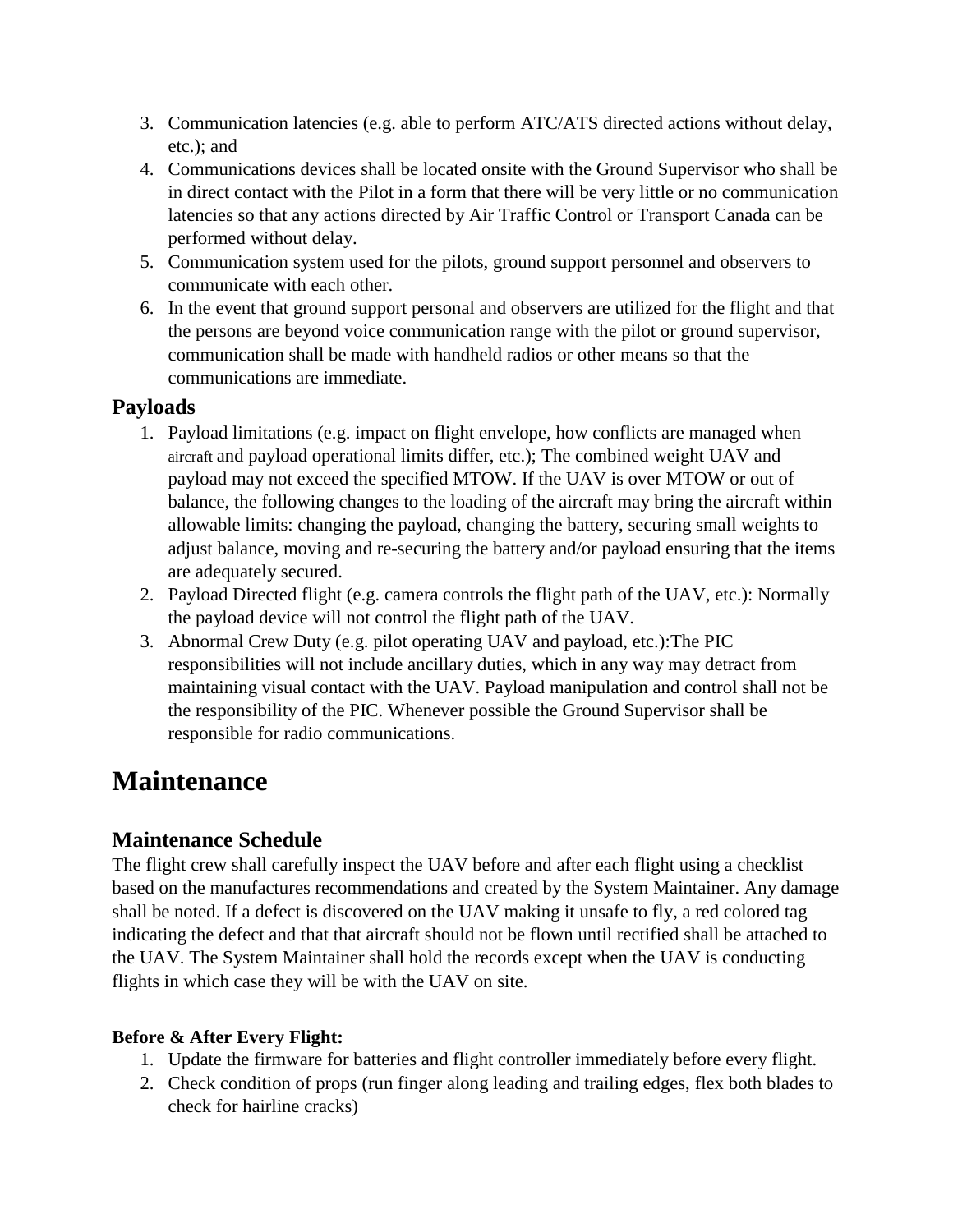- 3. Check motor shafts have no "play" (missing E clip? Loose bell housing screw? Bad bearings?).
- 4. Check condition of battery spade connectors and data pins (level, free movement, clean)
- 5. When powered up and idling confirm no unusual noise or vibration from motors.
- 6. Check over the UAV's body and check to cracks, out of place seams.
- 7. Spin the motors to make sure they move freely, listen for any abnormal noise.
- 8. Check the landing gear and make sure there is no damage to the antennas or compass.
- 9. Check the rubber dampers for damage and that they are seated correctly. Verify that the anti-drop pins are fitted.
- 10. Check gimbal for full range of movement. Listen for any unusual noise.

#### <span id="page-16-0"></span>**The Sooner of Every Week Ten Flights**

- 1. Visual inspection of shell and other plastic components for cracking/damage (landing skids, camera mounting plates, etc.) Check tightness of motor retaining screws and shell retaining screws (both 2.0mm hex)
- 2. Clean data spring pins and battery contact pads with alcohol and swab or proprietary electrical contact cleaner and cycle spring pins several times to check for spring weakness and full unimpeded travel
- 3. Check radio and inertial measurement system (IMU) calibration state and all battery cells have good balance (repeat for all batteries).
- 4. Check batteries for number of cycles and discharge per manufacturers recommendations.

#### <span id="page-16-1"></span>**The Sooner of Every Month or Forty Flights**

- 1. Remove upper shell and check state of all wiring ‐ plugs fully seated, condition of all solder joints, condition of visible circuit boards and wiring runs, internals generally clean and no debris/loose items.
- 2. Remove motors and check security of ESC clips, condition of bearings and general visual inspection.
- 3. Remove rubber cover from camera servo mounting point and check tightness of the small cross‐head screw.

#### <span id="page-16-2"></span>**Smart Flight Battery Maintenance**

- 1. Always comply with the guidelines set out the UAV manual in the "Intelligent Flight Battery Safety Guidelines" or similar wording.
- 2. Before and after flight visually inspect the battery for any damage or swelling. If damage is found discharge it and dispose of it properly. Do not pierce or disassemble the battery as it could catch fire.
- 3. Visually inspect the contact pins on the battery and corresponding power connectors on the UAV.
- 4. Check the cell voltage of the battery and ensure they are similar.
- 5. Variations in the cell voltage of a battery can signify cell damage and the battery should not be used. A 0.2v variance above or below could mean a problem.